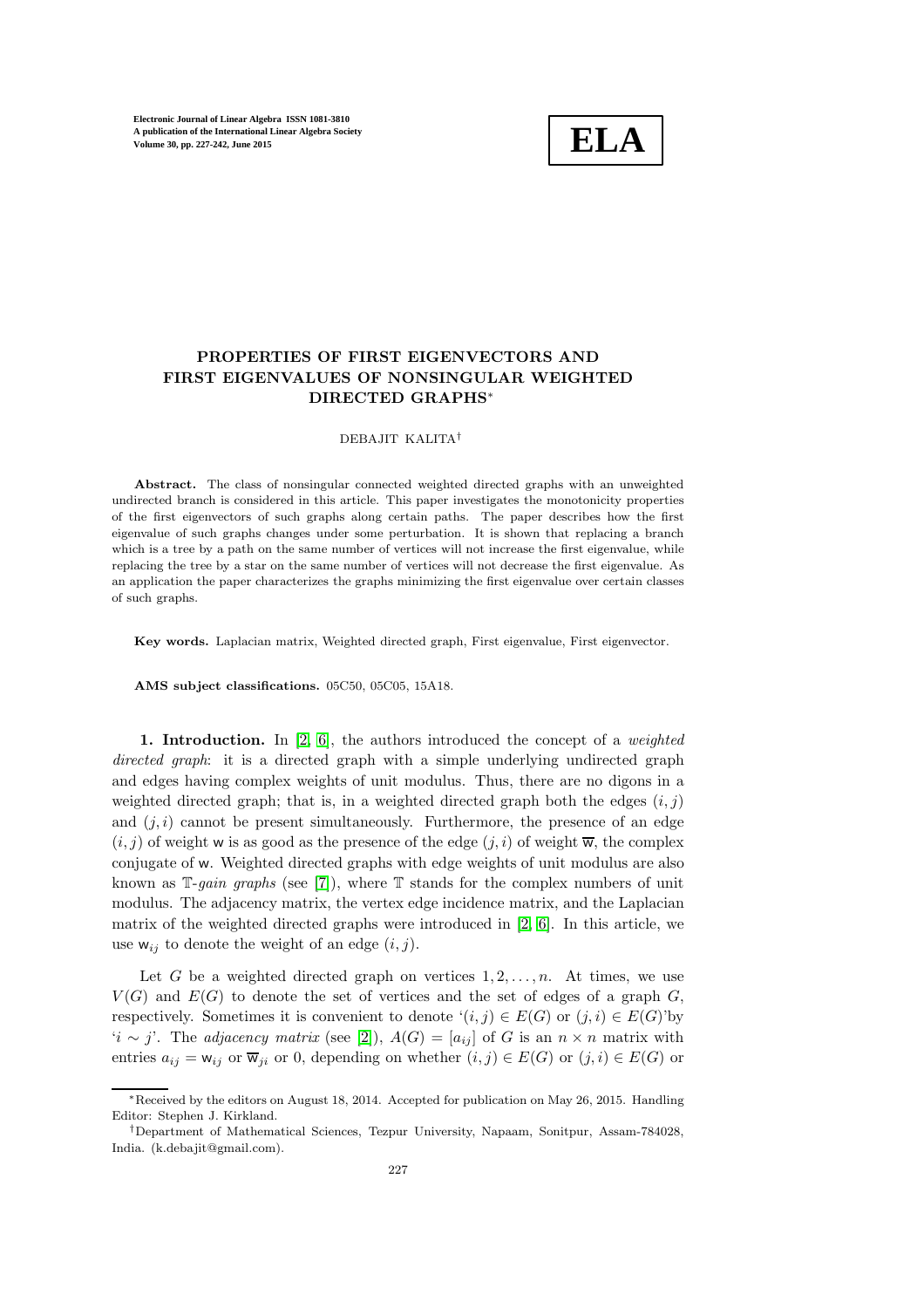

# 228 Debajit Kalita

otherwise, respectively. The *degree*  $d(i)$  of a vertex i in a weighted directed graph G is the number of edges incident with  $i$ . It may be viewed as the sum of the absolute values of the weights of the edges incident with the vertex  $i$ . The *Laplacian matrix*  $L(G)$  of G is defined as  $L(G) = D(G) - A(G)$ , where  $D(G)$  is the diagonal matrix with  $d(i)$  as the *i*-th diagonal entry. If weights of all the edges in G are 1, then  $L(G)$ coincides with the usual Laplacian matrix of a graph. In view of this fact, henceforth, a weighted directed graph with all the edges having weight 1 is said to be an *unweighted* undirected graph. If the weights of all edges in G are  $\pm 1$ , then (viewing the edges with weight 1 as directed and the edges with weight  $-1$  as undirected)  $L(G)$  coincides with the Laplacian matrix of a mixed graph (see [\[1\]](#page-15-3)). If the weights of all edges in  $G$  are  $-1$ , then  $L(G)$  coincides with the well studied signless Laplacian (see [\[4\]](#page-15-4)) of a graph. Thus, the study of the adjacency and the Laplacian matrices of weighted directed graphs includes the study of those matrices for unweighted undirected graphs, mixed graphs and the study of the signless Laplacian matrix as special cases. It was observed and proved in [\[2\]](#page-15-0) that  $L(G)$  is a positive semidefinite matrix. So its eigenvalues are nonnegative.

Let G be a weighted directed graph on vertices  $1, \ldots, n$ . Note that for any vector  $x \in \mathbb{C}^n$  we have

$$
x^*L(G)x = \sum_{(i,j)\in E(G)} |x_i - \mathsf{w}_{ij}x_j|^2.
$$
 (1.1)

Furthermore, unlike the Laplacian matrix of an unweighted undirected graph, the Laplacian matrix of a weighted directed graph is sometimes nonsingular (see [\[2\]](#page-15-0)). We call a connected weighted directed graph singular (resp. nonsingular) if its corresponding Laplacian matrix is singular (resp., nonsingular).

In defining subgraph, walk, path, component, connectedness, and degree of a vertex in  $G$  we focus only on the underlying unweighted undirected graph of  $G$ .

DEFINITION 1.1. (See [\[2\]](#page-15-0)) An  $i_1-i_k-walk$  W in a weighted directed graph G is a finite sequence  $i_1, i_2, \ldots, i_k$  of vertices such that  $i_p \sim i_{p+1}$  for every  $1 \leq p \leq k-1$ . We call  $w_W = a_{i_1 i_2} a_{i_2 i_3} \cdots a_{i_{k-1} i_k}$ , the *weight* of the walk W, where  $a_{ij}$  are the entries of  $A(G).$ 

DEFINITION 1.2. (See [\[2\]](#page-15-0)) Let G be a weighted directed graph on vertices  $1, \ldots, n$ and D be a diagonal matrix with  $|d_{ii}| = 1$ , for each i. Then  $D^*L(G)D$  is the Laplacian matrix of another weighted directed graph which we denote by <sup>D</sup>G. If  $(i, j) \in E(G)$ has a weight  $w_{ij}$ , then it has the weight  $\overline{d}_{ii}w_{ij}d_{jj}$  in  ${}^D G$ . Let H and G be two weighted directed graphs on vertices  $1, \ldots, n$ . We say H is D-similar to G, if there exists a diagonal matrix D (with  $|d_{ii}| = 1$ , for each i) such that  $H = {}^D G$ .

Below we state few results due to Bapat et al. (see [\[2\]](#page-15-0)) which shall be used for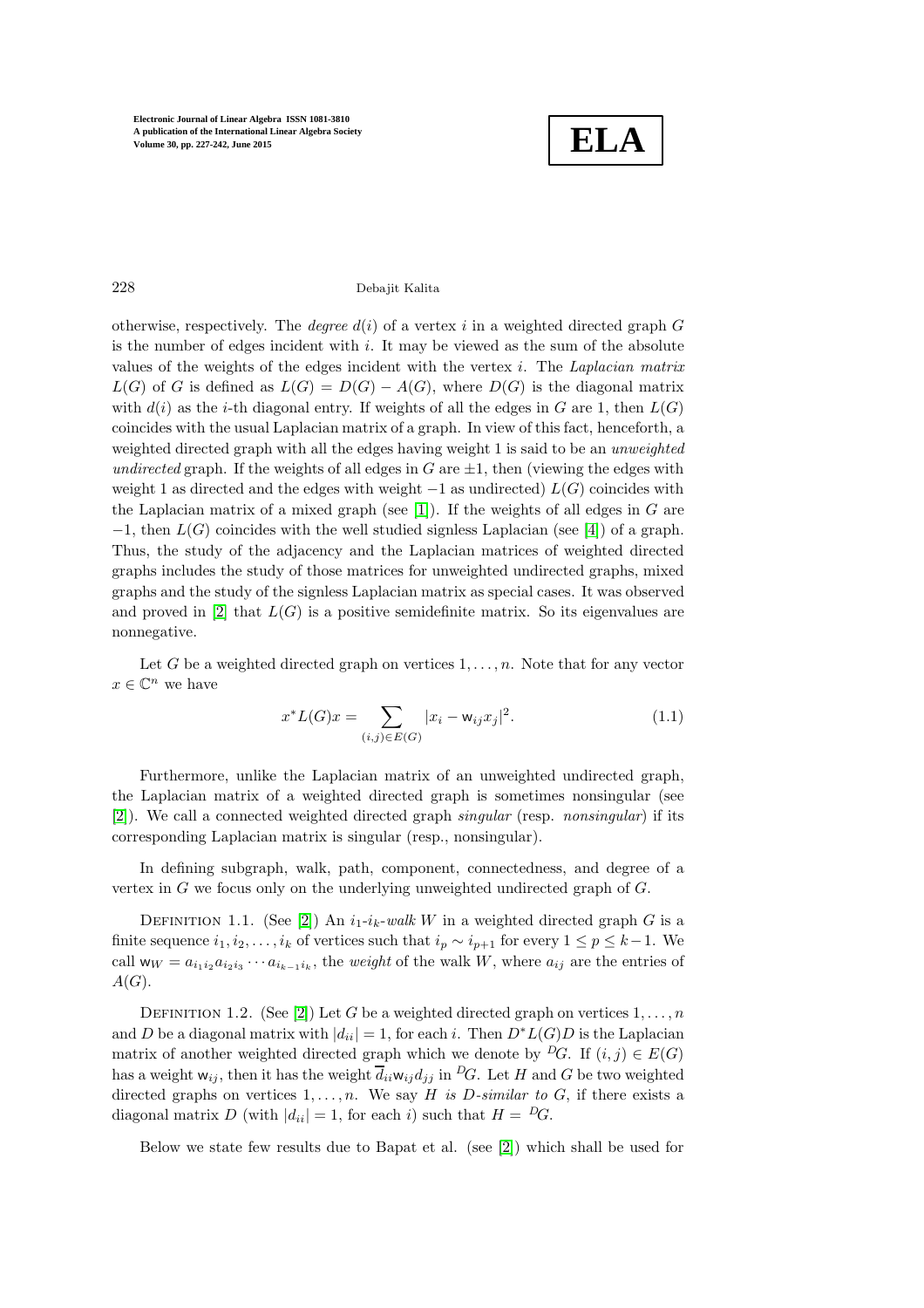**ELA**

First Eigenvectors and First Eigenvalues of Nonsingular Weighted Directed Graphs 229

<span id="page-2-0"></span>further development.

<span id="page-2-1"></span>LEMMA 1.3. [\[2,](#page-15-0) Lemma 2] Let  $G$  be a connected weighted directed graph. Then G is singular if and only if it is D-similar to an unweighted undirected graph.

LEMMA 1.4. [\[2,](#page-15-0) Corollary 9] Let G be a connected weighted directed graph. Then G is nonsingular if and only if it contains a cycle of weight different from 1. In particular, a weighted directed graph whose underlying graph is a tree is always singular.

A cycle  $C$  in a weighted directed graph is said to be *nonsingular* if its weight  $w_C \neq 1$  (see [\[2\]](#page-15-0)). Otherwise we call it a *singular* cycle.

Let  $G$  be a weighted directed graph. Henceforth, by an eigenvalue (resp., eigenvector) of G we mean an eigenvalue (resp., eigenvector) of the Laplacian matrix  $L(G)$ of G. By  $\lambda_i(G)$  we denote the *i*-th smallest eigenvalue of G. The smallest eigenvalue  $\lambda_1(G)$  of G is said to be the *first eigenvalue* of G and an eigenvector corresponding to  $\lambda_1(G)$  is said to be a *first eigenvector* of G. By Rayleigh's theorem (see [\[9\]](#page-15-5)),

$$
\lambda_1(G) = \min_{\substack{x \in \mathbb{C}^n \\ x \neq 0}} \frac{x^* L(G)x}{x^* x}.
$$
\n(1.2)

Thus, for an arbitrary unit vector  $x \in \mathbb{C}^n$  we have  $\lambda_1(G) \leq x^*L(G)x$  and equality holds if and only if  $x$  is a first eigenvector of  $G$ .

If  $\lambda$  is an eigenvalue of G with an eigenvector x, then by an *eigenvector equation* of  $x$  at a vertex  $v$  we mean the following equation

$$
[d(v) - \lambda]x(v) = \sum_{v \sim j} a_{vj}x(j), \text{ where } a_{vj} \text{ is the } vj\text{-th entry of } A(G). \tag{1.3}
$$

Let  $G_1, G_2$  be two vertex disjoint weighted directed graphs, and let  $v_1$  and  $v_2$ be two distinct vertices of  $G_1$  and  $G_2$ , respectively. By  $G_1(v_1) \diamond G_2(v_2)$  we denote the weighted directed graph obtained from  $G_1$  and  $G_2$  by identifying  $v_1$  with  $v_2$  and forming the new vertex u. Sometimes the graph  $G_1(v_1) \diamond G_2(v_2)$  is also denoted by  $G_1(u) \diamond G_2(u)$ . This graph operation is popularly known as a *coalescence* of  $G_1$  and  $G_2$ . If a connected weighted directed graph G can be expressed as  $G = G_1(u) \diamond G_2(u)$ for some weighted directed graphs  $G_1$  and  $G_2$ , then  $G_1$  is called a *branch of G with root u.* Note that  $G_2$  is also a branch of G according to the above definition. A branch  $H$  of a weighted directed graph  $G$  is said to be unweighted undirected if all its edges have weight 1.

The article is organized as follows. In Section [2,](#page-3-0) we discuss monotonicity properties of the first eigenvectors along paths in the unweighted undirected branches of a nonsingular weighted directed graph. In Section [3,](#page-7-0) we investigate how the first eigenvalue of a nonsingular weighted directed graph changes under perturbation of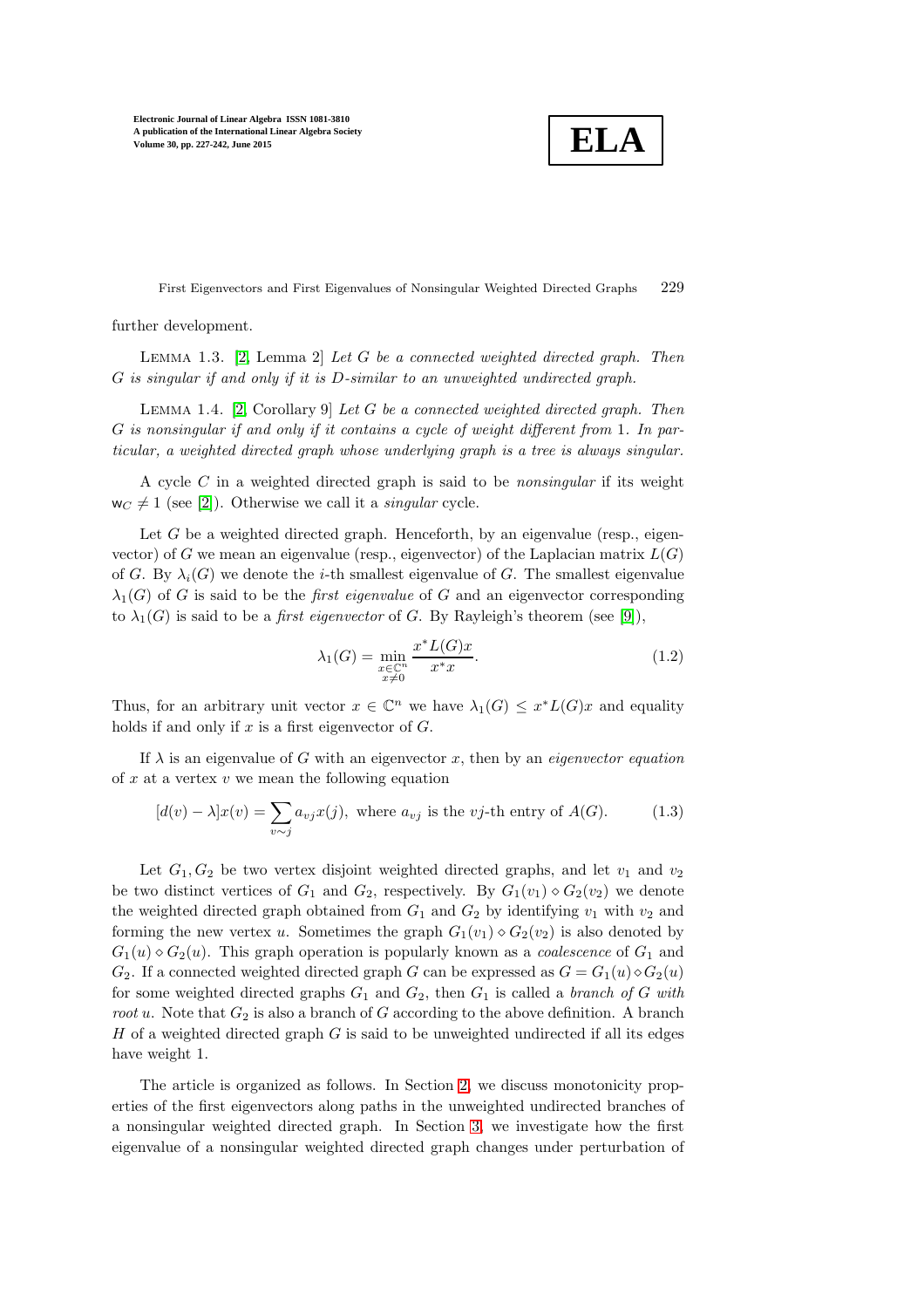

230 Debajit Kalita

an unweighted undirected branch. Furthermore, we show that replacing a branch which is a tree by a path on the same number of vertices will not increase the first eigenvalue, while replacing the tree by a star on the same number of vertices will not decrease the first eigenvalue. In Section [4,](#page-11-0) as an application we characterize the nonsingular weighted directed graph minimizing the first eigenvalue over the class of connected weighted directed graphs with fixed order which contains a given nonsingular weighted directed graph as an induced subgraph. Moreover, we obtain the nonsingular weighted directed graph minimizing the first eigenvalue over the class of connected weighted directed graphs with exactly one nonsingular cycle.

<span id="page-3-0"></span>2. Properties of a first eigenvector. In this section, we consider the class of nonsingular weighted directed graphs having unweighted undirected branch and describe various properties of the first eigenvectors of such graphs. Analogous results for the Fiedler vector (see [\[8\]](#page-15-6)) of unweighted undirected graphs can be found in [\[8,](#page-15-6) [3\]](#page-15-7).

<span id="page-3-1"></span>The following lemma is crucial for further developments.

LEMMA 2.1. Let  $G = G_1(u) \diamond H(u)$  be a weighted directed graph and let  $L_H$  be the principal submatrix of  $L(G)$  corresponding to H. If H is a connected unweighted and undirected graph, then the smallest eigenvalue of  $L_H$  is simple and the corresponding eigenvector is positive, unique up to a scalar multiple.

*Proof.* Since H is connected unweighted and undirected, we see that  $L_H$  is a real irreducible matrix and has non-positive off diagonal entries. Consider the matrix  $M = kI - L_H$ , where  $k > 0$ , large enough such that each entry of M is nonnegative. Thus, M is a nonnegative, symmetric irreducible matrix. By the Perron-Frobenius Theorem (see [\[10\]](#page-15-8)), the largest eigenvalue of  $M$  has multiplicity 1 and the corresponding eigenvector is positive and unique up to a scalar multiple. The rest of the proof is trivial.  $\Box$ 

By  $N_G(u)$  we mean the set of neighbors of the vertex u in a weighted directed graph G. Note that  $d(v) = |N_G(v)|$ . For  $x \in \mathbb{C}^n$ , by Re x and  $\text{Im } x$  we mean the real part and imaginary part of  $x$ , respectively.

Let x be an eigenvector of G corresponding to an eigenvalue  $\lambda$ . A branch H of G is said to be real, purely imaginary, nonnegative, positive or a zero branch with respect to  $x$  if the valuations of every vertex in  $H$  are real, purely imaginary, nonnegative, positive, or zero with respect to  $x$ , respectively.

The next result says that an unweighted undirected branch  $H$  of a nonsingular weighted directed graph  $G$  with root  $u$  is real (resp., purely imaginary, zero, nonnegative) with respect to a first eigenvector of  $G$  if the valuation of the first eigenvector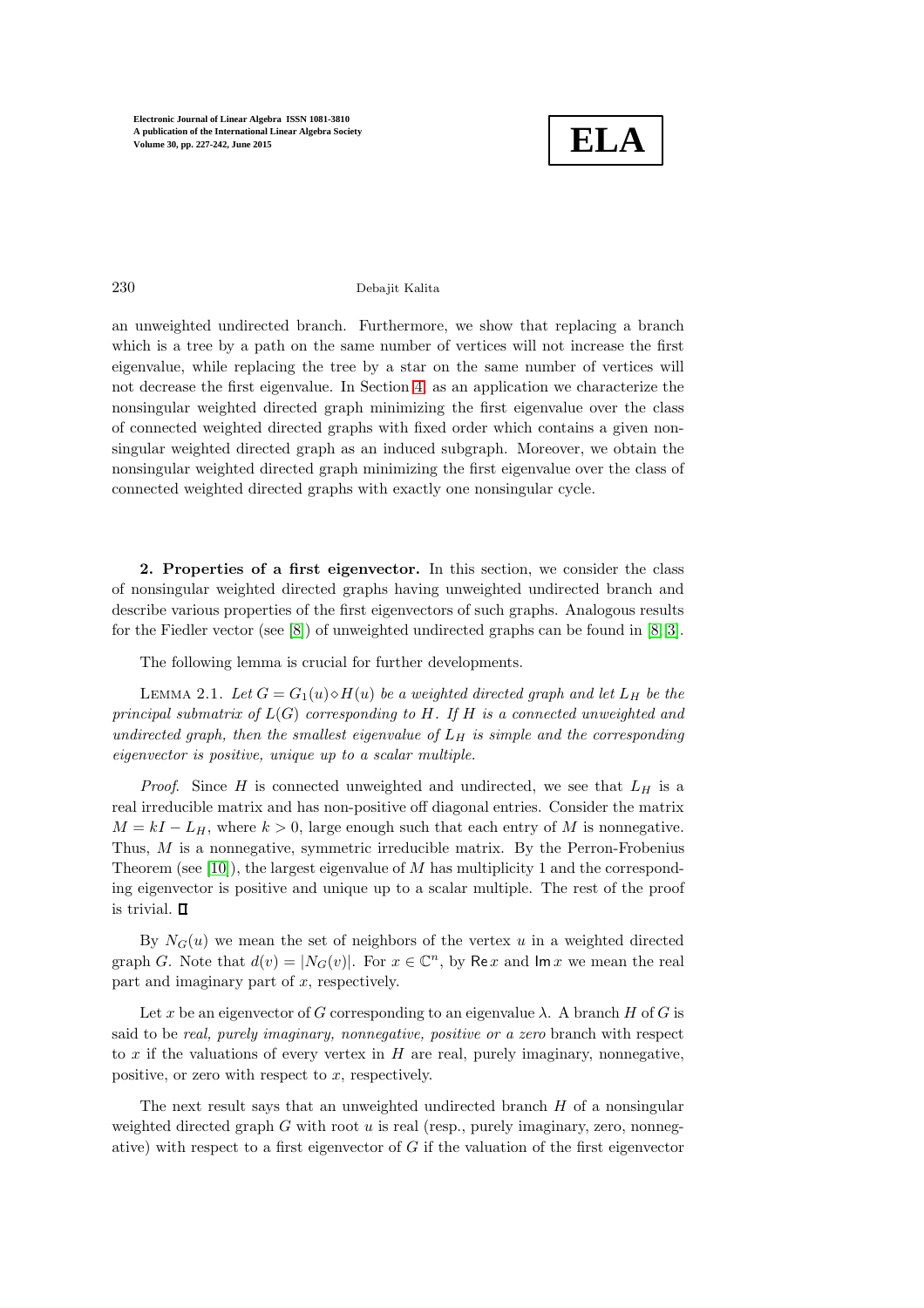**ELA**

First Eigenvectors and First Eigenvalues of Nonsingular Weighted Directed Graphs 231

<span id="page-4-0"></span>at the root is real (resp., purely imaginary, zero, nonnegative).

LEMMA 2.2. Let  $G$  be a nonsingular connected weighted directed graph which contains an unweighted undirected branch  $H$  with root u. Let x be a first eigenvector of G.

(i) If  $x(u)$  is real, then H is real with respect to x. (ii) If  $x(u)$  is purely imaginary, then H is purely imaginary with respect to x. (iii) If  $x(u) = 0$ , then H is a zero branch with respect to x. (iv) If  $x(u)$  is real and  $x(u) > 0$ , then H is nonnegative with respect to x. (v) If  $x(u) \neq 0$ , then  $x(v) \neq 0$  for all  $v \in V(H)$ .

*Proof.* (i) Assume that  $x^*x = 1$ . Suppose that  $\text{Im } x(u) = 0$ , but  $\text{Im } x(w) \neq 0$  for some  $w \in V(H) - \{u\}$ . Let x be partitioned conformally as  $x = \begin{bmatrix} x' \\ x' \end{bmatrix}$  $x_H$ , where  $x_H$ is the sub-vector of x corresponding to the vertices of H. Let  $y = \left[\begin{array}{c} x' \\ x \end{array}\right]$  $\overline{x}_H$  . We see that  $x^*x = 1 = y^*y$  and  $x^*L(G)x = y^*L(G)y$ . Thus, y is also a first eigenvector of G. Hence  $\hat{y} = \frac{1}{2i}(x - y) = \begin{bmatrix} 0 \\ \lim_{x \to 0} 0 \end{bmatrix}$  $\text{Im }x_H$ is a first eigenvector of G. Let  $L_H$  be the principal sub-matrix of  $L(G)$  corresponding to H. Since  $x(u)$  is real, we see that  $\hat{y}(u) = 0$ . Thus,  $\lambda_1(G)$  is an eigenvalue of  $L_H$  with  $\operatorname{Im} x_H$  as a corresponding eigenvector. So  $\lambda_1(L_H) \leq \lambda_1(G)$ . By the interlacing theorem, we have  $\lambda_1(G) \leq \lambda_1(L_H)$ , which implies  $\lambda_1(L_H) = \lambda_1(G)$ . By Lemma [2.1,](#page-3-1)  $\text{Im } x_H > 0$ . Thus,  $\hat{y}$  is nonnegative. By the eigenvector equation of  $\hat{y}$  at the vertex u, we have  $\sum_{v \in N_G(u)} \hat{y}(v) = 0$ , which implies  $\hat{y}(v) = 0$  for all  $v \in N_G(u)$ . Again by considering the eigenvector equation of  $\hat{y}$  at an arbitrary vertex  $v \in N_G(u)$ , we see that  $\hat{y}(v') = 0$  for all  $v' \in N_H(v)$ . Repeating the same argument we see that  $\hat{y}(v) = 0$  for all  $v \in V(H) - \{u\}$ . Thus,  $\hat{y} = 0$ , a contradiction to  $\text{Im } x(w) \neq 0$ .

(ii) Assume that  $x(u)$  is purely imaginary. Let  $z = ix$ , where  $i = \sqrt{-1}$ . Then z is a first eigenvector G such that  $z(u)$  is real. Thus, by part(i), H is a real branch of G with respect to z. Hence,  $H$  is a purely imaginary branch with respect to  $x$ .

(iii) Assume that  $x(u) = 0$ . By part(i), H is a real branch with respect to x. Suppose that  $x(w) \neq 0$  for some vertex  $w \in V(H) - \{u\}$ . Let x be partitioned conformally as  $x = \begin{bmatrix} x' \end{bmatrix}$  $x_H$ , where  $x_H$  is the sub-vector of x corresponding to the vertices of H. Consider  $y = \begin{bmatrix} x' \end{bmatrix}$  $-x_H$ . Observe that  $x^*L(G)x = y^*L(G)y$  and  $y^*y = 1$ . Thus, y is a first eigenvector of G. Hence  $\hat{y} = \frac{1}{2}(x - y) = \begin{bmatrix} 0 \\ x \\ x \end{bmatrix}$  $x_H$  is a first eigenvector of G. Arguing similarly as in the proof of part(i), we arrive at a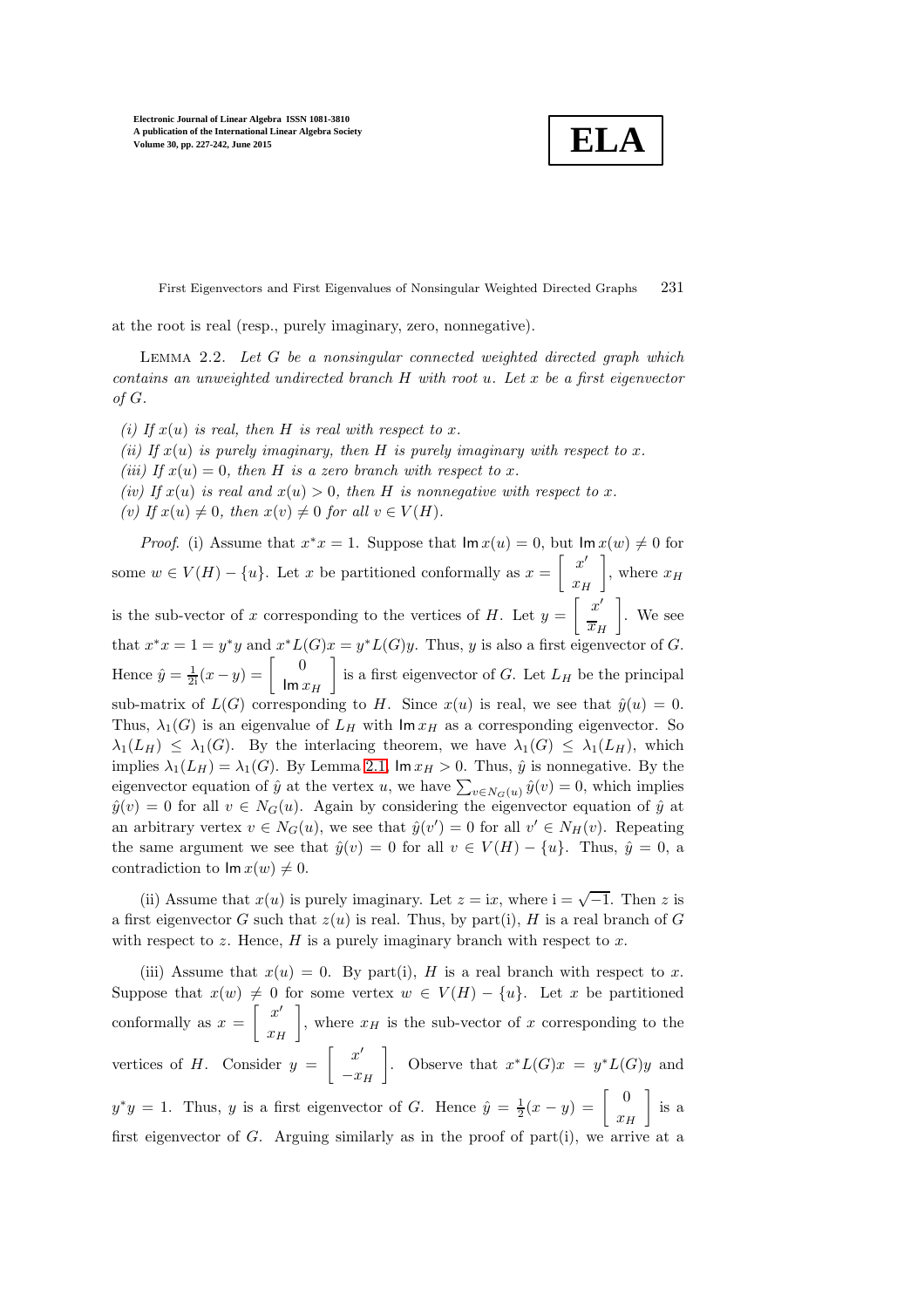

# 232 Debajit Kalita

contradiction to  $x(w) \neq 0$ . Hence, part(iii) of the result holds.

(iv) Assume that  $x(u)$  is real and  $x(u) > 0$ . By part(i),  $x(v)$  is real for each vertex  $v \in V(H)$ . We claim that  $x(w_1)x(w_2) \geq 0$  whenever  $w_1, w_2 \in V(H)$  and  $w_1 \sim w_2$ . Suppose that there exists  $w_1, w_2 \in V(H)$ ,  $w_1 \sim w_2$  such that  $x(w_1)x(w_2) < 0$ . Let y be the vector defined as  $y(w) = |x(w)|$  if  $w \in V(H)$  and  $y(v) = x(v)$  otherwise. Observe that  $y^*y = x^*x$ ,

$$
|y(w_1) - y(w_2)|^2 < |x(w_1) - x(w_2)|^2
$$

and for all other edges  $(i, j) \in E(G)$  we have

$$
|y(i) - w_{ij}y(j)|^2 \le |x(i) - w_{ij}x(j)|^2.
$$

Thus,  $\lambda_1(G) \leq \frac{y^* L(G) y}{y^* y}$  $rac{L(G)y}{y^*y} < \frac{x^*L(G)x}{x^*x}$  $\frac{\Delta(G)x}{x^*x} = \lambda_1(G)$ , a contradiction. So the claim holds. As H is connected and  $x(u) > 0$ , it follows that  $x(v) \geq 0$  for every vertex v of H. Hence,  $H$  is a nonnegative branch with respect to  $x$ .

(v) Assume that  $x(u) \neq 0$ . Without loss of generality, we assume that  $x(u) > 0$ . By part(iv),  $x(v) \geq 0$  for each vertex  $v \in V(H)$ . Suppose that  $x(w) = 0$  for some vertex w of H. Then by the eigenvector equation of x at w, we see that  $\sum x(v) = 0$ , which implies  $x(v) = 0$  for all  $v \in N_H(w)$ . By repeated application of the eigenvector equation of x, we see that  $x(v) = 0$  for every  $v \in N_H(u)$ . Again, by the eigenvector equation of x at the vertex v we have  $x(u) = 0$ , which is a contradiction. Hence,  $x(v) \neq 0$  for all  $v \in V(H)$ .  $\Box$ 

DEFINITION 2.3. Let G be a weighted directed graph and let x be a first eigenvector of G. A path  $P := v_1, v_2, \ldots, v_k$  in G is said to be strictly increasing, strictly decreasing or identically zero with respect to x if the sequence  $x(v_1), x(v_2), \ldots, x(v_k)$ is strictly increasing, strictly decreasing, or a zero sequence, respectively. The path P is said to be *positive* with respect to x, if  $x(v_i) > 0$  for  $i = 1, ..., k$ .

The next lemma shows the existence of a strictly decreasing positive path in an unweighted undirected branch of a nonsingular weighted directed graph with respect its first eigenvector. This result is analogous to the result due to Bapat et al. [\[3\]](#page-15-7) for the Fiedler vector of unweighted undirected graphs.

<span id="page-5-0"></span>LEMMA 2.4. Let  $G$  be a connected nonsingular weighted directed graph which contains an unweighted undirected branch  $H$  with root u. Let  $y$  be a first eigenvector of G such that  $y(u) > 0$ . Then there exists a strictly decreasing positive path P from v to u in H with respect to y, for each vertex  $v \in V(H) - \{u\}$ .

*Proof.* Assume that  $y(u) > 0$ . By Lemma [2.2](#page-4-0) (iv) and Lemma 2.2 (v), H is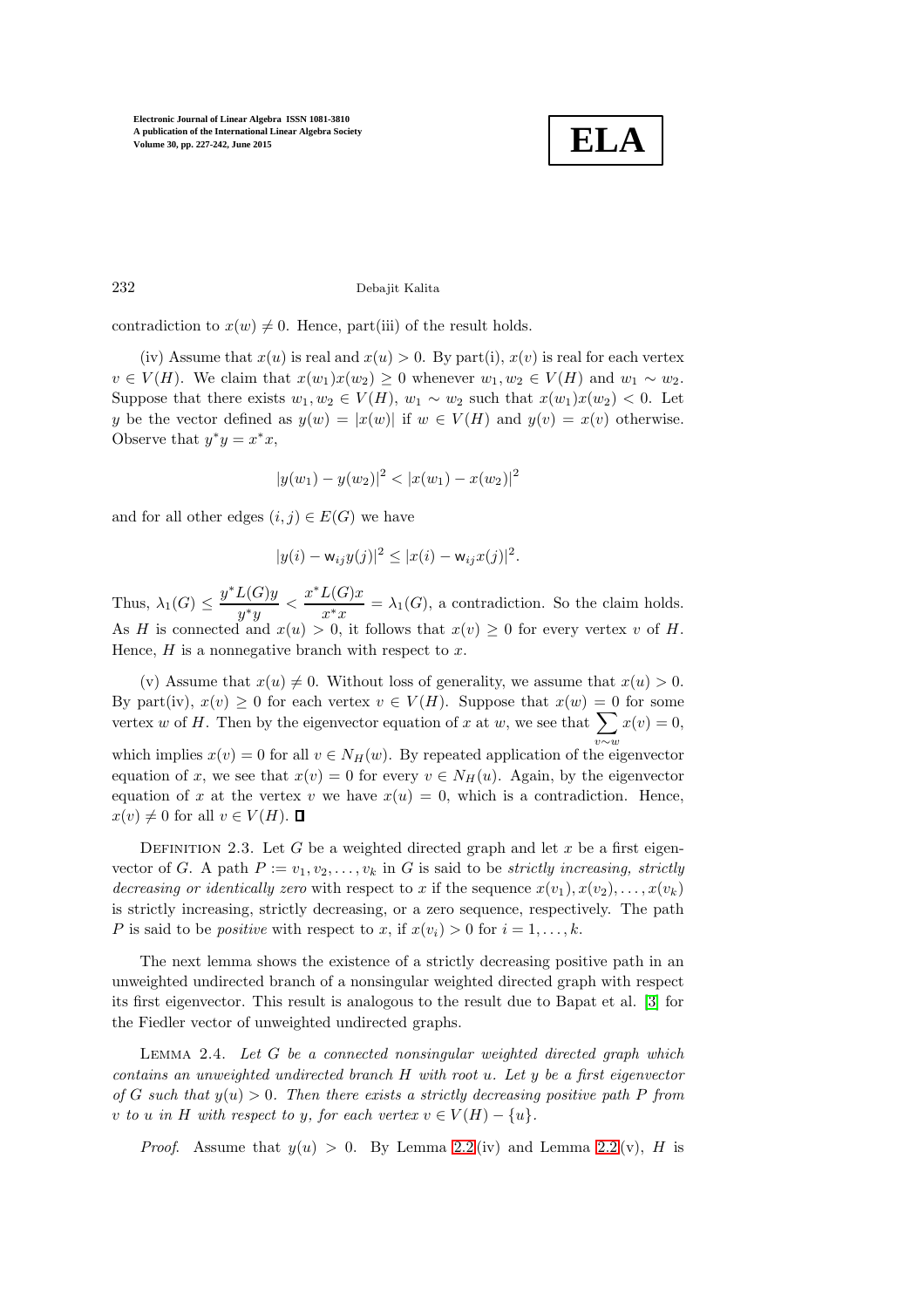**ELA**

First Eigenvectors and First Eigenvalues of Nonsingular Weighted Directed Graphs 233

positive with respect to y. From the eigenvector equation of y at the vertex  $v$  we have

$$
\lambda_1(G)y(v) = d(v)y(v) - \sum_{i \sim v} y(i) = \sum_{i \sim v} [y(v) - y(i)].
$$

Since  $\lambda_1(G)y(v) > 0$ , it follows that there exists a vertex  $i_1$  in H such that  $i_1 \sim v$ and  $y(i_1) < y(v)$ . If  $i_1 = u$  then we are done. Assume that  $i_1 \neq u$ . As  $i_1 \in V(H)$ , we have  $y(i_1) > 0$ . Similarly by the eigenvector equation of y at the vertex  $i_1$ , there exists a vertex i<sub>2</sub> such that  $i_2 \sim i_1$  and  $y(i_2) < y(i_1)$ . Since the number of vertices is finite, with similar argument we see that  $i_k = u$  for some k. Hence, the result holds.

The following theorem shows the monotonicity along every path in a spanning tree of an unweighted undirected branch of a weighted directed graph with respect to its first eigenvector. The result is analogous to [\[3,](#page-15-7) Theorem 2.4].

<span id="page-6-0"></span>THEOREM 2.5. Let  $G$  be a connected nonsingular weighted directed graph which contains an unweighted undirected branch H with root u. Then there exists a first eigenvector y of G such that  $y(u)$  is real and there exists a spanning tree  $T_H$  of H such that every path P in  $T_H$  which starts from the vertex u has one of the following property.

- (a) If  $y(u) > 0$ , then P is strictly increasing with respect to y.
- (b) If  $y(u) < 0$ , then P is strictly decreasing with respect to y.
- (c) If  $y(u) = 0$ , then P is identically zero with respect to y.

*Proof.* Let X be a first eigenvector of G and let  $y = \alpha X$ , where  $\alpha \in \mathbb{C}$  such that  $y(u)$  is real.

(b) Assume that  $y(u) > 0$ . If every path starting from u in H is strictly increasing, then any spanning tree  $T_H$  of H satisfies the required property. In this case, we are done. Suppose that there is a path  $Q := u, i_1, \ldots, i_k, v$  from the vertex u to a vertex v in H such that  $y(u) < y(i_1) < \cdots < y(i_k)$ , but  $y(v) \leq y(i_k)$ . Let  $w \neq u$  be an arbitrary vertex in  $H$ . By Lemma [2.4,](#page-5-0) there exists a strictly decreasing positive path (with respect to y) from w to u in H, say  $P_1 := w, w_1, \ldots, w_r, u$ . Let e be the edge in Q with end vertices  $i_k$  and v. Consider the subgraph  $H_1 = H - e$  of H. If  $P_1$  does not pass through e, then  $u, w_r, \ldots, w_1, w$  is a strictly increasing positive path (with respect to y) starting from u to w. If  $P_1$  passes through the edge e, then  $i_k = w_{l-1}$  and  $v = w_l$  for some  $l, 1 \leq l \leq r$ , as  $P_1$  is strictly decreasing and  $y(v) \leq y(i_k)$ . Consider the path  $P' := u, i_1, \ldots, i_{k-1}, i_k, w_{l-2}, \ldots, w_1, w$ . Note that  $P'$  does not contain  $e$ and  $P'$  is a strictly increasing positive path (with respect to y) starting from u to w. Thus, there exists a strictly increasing positive path (with respect to  $y$ ) starting from u to w in  $H_1$  for each vertex  $w \in V(H) - \{u\}$ . If every path starting from u in  $H_1$ is strictly increasing (with respect to  $y$ ), then the proof follows by taking a spanning tree of  $H_1$  as  $T_H$ . Otherwise, by repeated application of the above arguments we obtain a spanning tree  $T_H$  of  $H$  with the required property.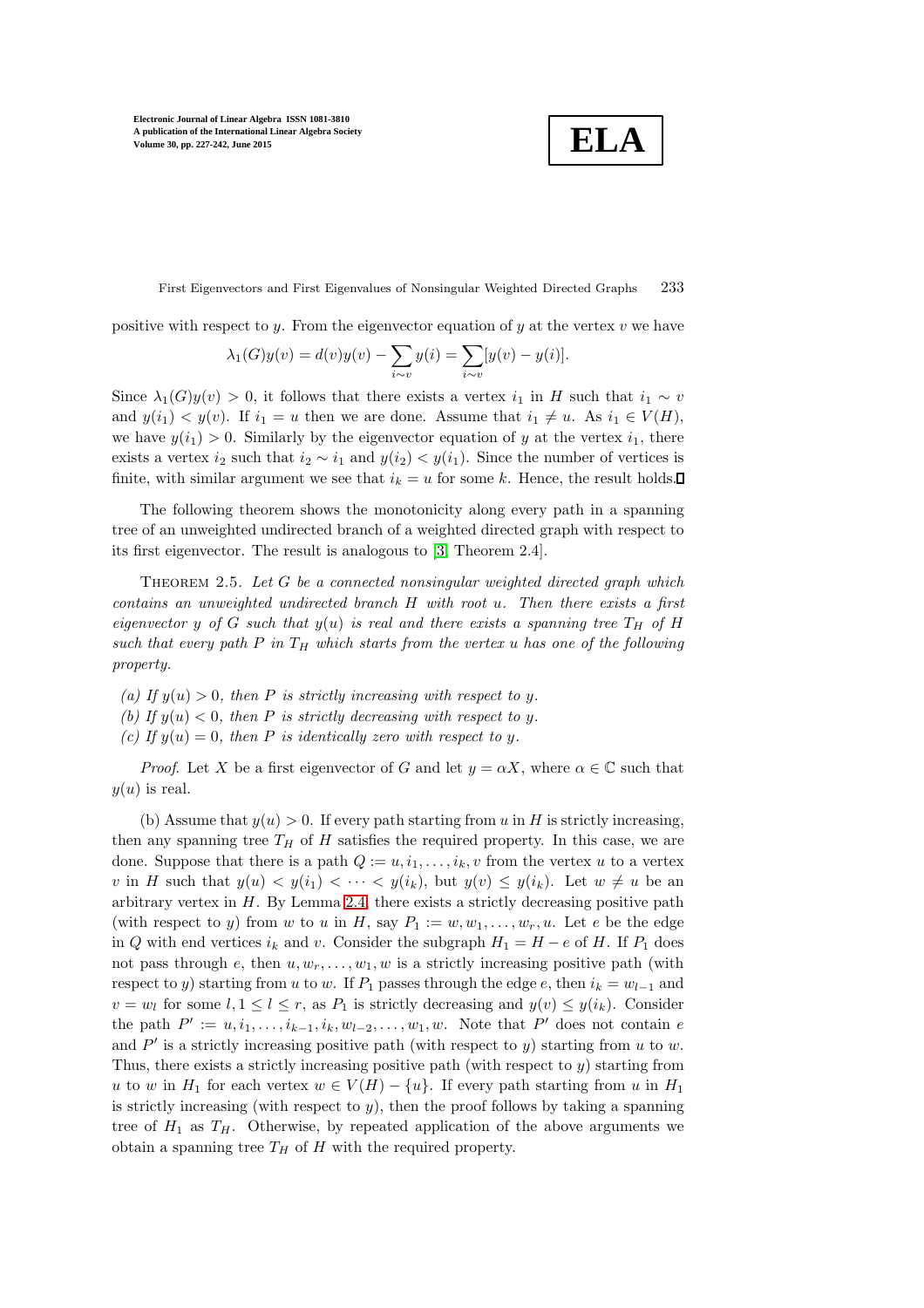

234 Debajit Kalita

(b) If  $y(u) < 0$ , then the proof follows similarly as above, by considering  $-y$  as a first eigenvector of G.

(c) If  $y(u) = 0$ , then the proof follows from Lemma [2.2](#page-4-0) (iii).  $\Box$ 

The next theorem says that along every path (starting from the root) in a spanning tree of an unweighted undirected branch of a nonsingular weighted directed graph the absolute values of the valuations of a first eigenvector is strictly increasing.

<span id="page-7-2"></span>THEOREM 2.6. Let  $G$  be a connected nonsingular weighted directed graph which contains an unweighted undirected branch  $H$  with root  $u$ . Let  $x$  be a first eigenvector of G such that  $x(u) \neq 0$ . Then there exists a spanning tree  $T_H$  of H such that along every path P in  $T_H$  starting from the vertex u in  $T_H$  the absolute values of the valuations of x are strictly increasing.

*Proof.* Let  $y = \overline{\alpha}x$ , where  $\alpha = x(u)$ . Then  $y(u) > 0$ . By Theorem [2.5,](#page-6-0) there exists a spanning tree  $T_H$  of H such that every path P in  $T_H$  starting from the vertex  $u$  is strictly increasing with respect to  $y.$  Hence, the result follows.  $\square$ 

<span id="page-7-0"></span>3. First eigenvalue under perturbation. In this section, we investigate how the first eigenvalue of a nonsingular weighted directed graph changes under perturbation of an unweighted undirected branch. Some of our results generalize the results for the least eigenvalue of the signless Laplacian matrix of a graph in [\[11\]](#page-15-9).

Let G and H be two weighted directed graphs such that  $i, j \in V(G)$ ,  $u \in V(H)$ . Consider the weighted directed graphs  $G_1 = G(i) \diamond H(u)$  and  $G_2 = G(j) \diamond H(u)$ . Then  $G_2$  is said to be obtained from  $G_1$  by relocating the branch H with root u from the vertex  $i$  to  $j$ .

<span id="page-7-1"></span>The next lemma explains how the first eigenvalue of a nonsingular weighted directed graph changes by relocating an unweighted undirected branch.

LEMMA 3.1. Let  $G = G_1(j) \diamond H(u)$  and  $G^* = G_1(i) \diamond H(u)$ , where  $G_1$  is a nonsingular connected weighted directed graph, i, j are distinct vertices of  $G_1$ , H is a connected unweighted undirected graph, and u is a vertex of H. If there exists a first eigenvector x of G such that  $|x(i)| \ge |x(j)|$ , then  $\lambda_1(G^*) \le \lambda_1(G)$ . In particular, if  $|x(i)| > |x(j)|$ , then the inequality is strict.

*Proof.* Let x be a first eigenvector of G such that  $|x(i)| \geq |x(j)|$ . Without loss of generality, we assume that  $x(i)$  is real. Let  $\hat{x}$  be the vector defined on the vertices of  $G^*$  such that  $\hat{x}(v) = x(v)$  if  $v \in V(G_1)$  and  $\hat{x}(v) = |x(v)| + x(i) - |x(j)|$  if  $v \in V(H) - \{u\}$ . We observe that for  $v \in N_H(u)$ ;

$$
|\hat{x}(v) - \hat{x}(i)|^2 = ||x(v)| - |x(j)||^2 \le |x(v) - x(j)|^2,
$$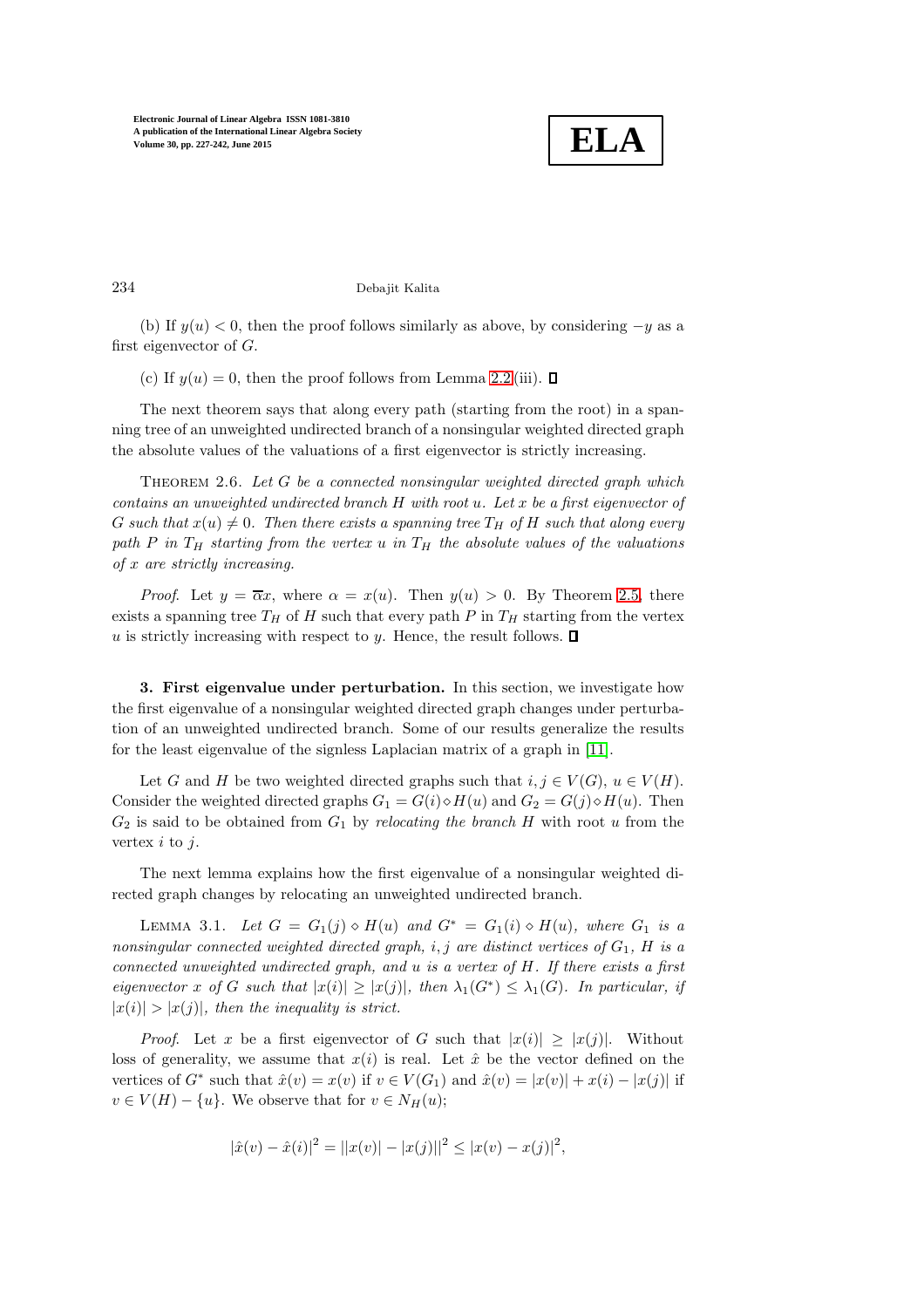$$
\boxed{\textbf{ELA}}
$$

First Eigenvectors and First Eigenvalues of Nonsingular Weighted Directed Graphs 235

for each other edge  $(v_1, v_2)$  of H;

$$
|\hat{x}(v_1) - \hat{x}(v_2)|^2 = ||x(v_1)| - |x(v_2)||^2 \leq |x(v_1) - x(v_2)|^2,
$$

and for each edge  $(r, s)$  in  $G_1$ ;

$$
|\hat{x}(r) - w_{rs}\hat{x}(s)|^2 = |x(r) - w_{rs}x(s)|^2.
$$

Note that

$$
\hat{x}^* \hat{x} = \sum_{v \in V(G_1)} |x(v)|^2 + \sum_{v \in V(H) - \{u\}} ||x(v)| + x(i) - |x(j)||^2 \ge \sum_{v \in V(G)} |x(v)|^2 = x^* x.
$$

<span id="page-8-0"></span>Thus

$$
\lambda_1(G^*) \le \frac{\hat{x}^* L(G^*) \hat{x}}{\hat{x}^* \hat{x}} \le \frac{x^* L(G) x}{x^* x} = \lambda_1(G). \tag{3.1}
$$

In particular, if  $|x(i)| > |x(j)|$ , then  $\hat{x}^*\hat{x} > x^*x$ . In this case, we have a strict inequality in equation [\(3.1\)](#page-8-0), which implies  $\lambda_1(G^*) < \lambda_1(G)$ .

<span id="page-8-2"></span>The next corollary explains how the first eigenvalue changes while relocating a path.

COROLLARY 3.2. Let  $G = G_1(j) \diamond P(u)$  and  $G^* = G_1(i) \diamond P(u)$ , where  $G_1$ is a nonsingular connected weighted directed graph, i, j are distinct vertices of  $G_1$ , and  $P := u, u_1, u_2, \ldots, u_k$  is an unweighted undirected path. If there exists a first eigenvector x of G such that  $0 < |x(j)| \le |x(i)|$  then  $\lambda_1(G^*) < \lambda_1(G)$ .

*Proof.* Let x be a first eigenvector of G such that  $0 < |x(j)| \le |x(i)|$ . Assume that  $x^*x = 1$ . If  $|x(j)| < |x(i)|$ , then by Lemma [3.1,](#page-7-1) we have  $\lambda_1(G^*) < \lambda_1(G)$ . Next, let  $0 < |x(j)| = |x(i)|$ . Suppose that  $\lambda_1(G^*) = \lambda_1(G)$ . Define a vector  $y \in \mathbb{C}^n$  as  $y(v) = x(v)$  if  $v \in V(G_1)$  and  $y(u_l) = |x(u_l)|$  for  $l = 1, ..., k$ . Observe that  $y^*y = x^*x$ ,

$$
|y(i) - y(u_1)|^2 = ||x(i)| - |x(u_1)||^2 = ||x(j)| - |x(u_1)||^2 \le |x(j) - x(u_1)|^2,
$$

$$
|y(u_l)-y(u_{l+1})|^2=||x(u_l)|-|x(u_{l+1})||^2\leq |x(u_l)-x(u_{l+1})|^2, \text{ for } l=1,\ldots,k-1,
$$

and for each edge  $(r, s)$  in  $G_1$ ;

<span id="page-8-1"></span>
$$
|y(r) - w_{rs}y(s)|^2 = |x(r) - w_{rs}x(s)|^2.
$$

Thus,  $\lambda_1(G^*) \leq y^*L(G^*)y \leq x^*L(G)x = \lambda_1(G)$ , which implies y is a first eigenvector of  $G^*$ . By the eigenvector equation of y at the vertex j of  $G^*$ , we have

$$
\lambda_1(G^*)y(j) = |N_{G_1}(j)|y(j) - \sum_{k \sim j} a_{kj}y(k) = |N_{G_1}(j)|x(j) - \sum_{k \sim j} a_{kj}x(k). \tag{3.2}
$$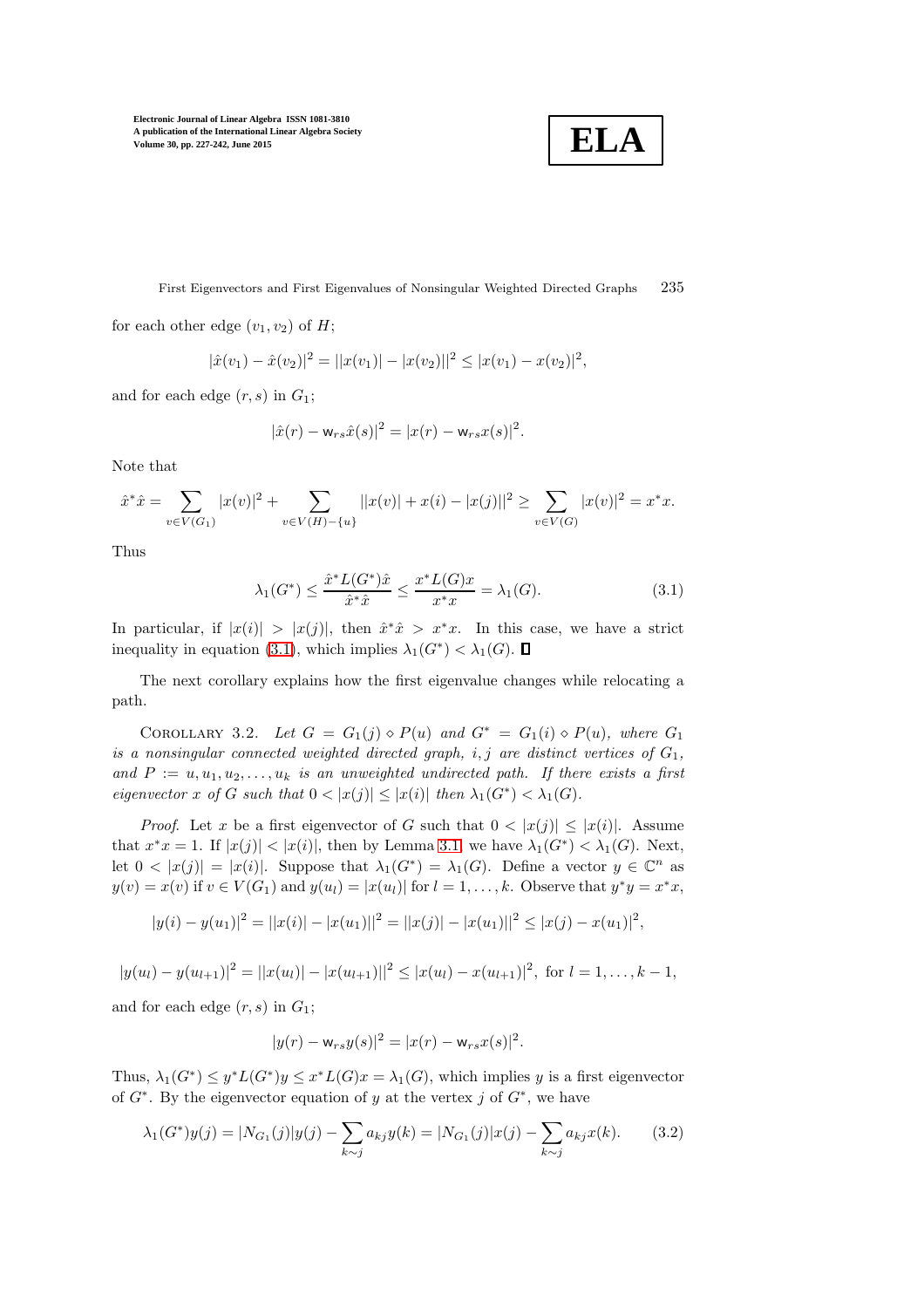

236 Debajit Kalita

Again, by the eigenvector equation of x at the vertex  $j$  of  $G$ , we have

$$
\lambda_1(G)x(j) = (|N_{G_1}(j)| + 1) x(j) - x(u_1) - \sum_{k \sim j} a_{kj} x(k)
$$
  
=  $\lambda_1(G^*)y(j) + x(j) - x(u_1)$ , (using equation (3.2))  
=  $\lambda_1(G)x(j) + x(j) - x(u_1)$ .

Thus,  $x(j) = x(u_1)$ . By Theorem [2.6,](#page-7-2)  $|x(j)| < |x(u_1)|$ , which is a contradiction. Hence, the corollary holds.  $\square$ 

The next theorem is one of our main results of this section. The result says that replacing a branch which is a tree by a path on the same number of vertices will not increase the first eigenvalue, while replacing the tree by a star on the same number of vertices will not decrease the first eigenvalue.

<span id="page-9-0"></span>THEOREM 3.3. Let  $G_T = G(u) \diamond T(v)$ ,  $G_S = G(u) \diamond S(v)$  and  $G_P = G(u) \diamond P(v)$ , where  $G$  is a nonsingular connected weighted directed graph with a vertex  $u, T$  is an unweighted undirected tree on k vertices with a vertex v,  $k \geq 2$ , S is an unweighted undirected star on  $k$  vertices with the center v, and  $P$  is an unweighted undirected path on k vertices with a pendent vertex v. Then  $\lambda_1(G_P) \leq \lambda_1(G_T) \leq \lambda_1(G_S)$ .

*Proof.* Let  $v = v_1, v_2, \ldots, v_k$  be the vertices of T. Let x be a first eigenvector of  $G_T$ . Without loss of generality, we assume that  $x(u)$  is real and  $x(u) \geq 0$ . By Lemma [2.2](#page-4-0) (i) and Theorem [2.5,](#page-6-0) the valuations of  $x$  on the vertices of  $T$  are all real and nonnegative. We arrange the vertices of T in such a way that  $x(u) = x(v_{i_1}) \leq$  $x(v_{i_2}) \leq \cdots \leq x(v_{i_k})$ . Then

$$
\lambda_1(G_T) = \frac{x^* L(G_T)x}{x^* x}
$$
  
\n
$$
= \frac{1}{x^* x} \sum_{(i,j) \in E(G)} |x(i) - w_{ij}x(j)|^2 + \sum_{\{v_i, v_j\} \in E(T)} [x(v_i) - x(v_j)]^2
$$
  
\n
$$
\geq \frac{1}{x^* x} \sum_{(i,j) \in E(G)} |x(i) - w_{ij}x(j)|^2 + \sum_{j=1}^{k-1} [x(v_{i,j}) - x(v_{i,j+1})]^2
$$
  
\n
$$
= \frac{x^* L(G_P)x}{x^* x} \geq \lambda_1(G_P).
$$

If  $T = S$ , then there is nothing to prove. Otherwise, there exists a pendent vertex w of T adjacent to the vertex  $v_i$  of T, where  $v_i \neq v$ . Let  $G_{T'} = G(u) \diamond T'(v)$ , where  $T'$  is the tree obtained from T by removing the edge between  $v_i$  and w and adding a new edge between v and w. Observe that  $G_{T'}$  can be obtained from  $G_T$  by relocating a branch from  $v_i$  to u. By Theorem [2.5,](#page-6-0)  $x(v_i) \geq x(u)$ . Thus, by Lemma [3.1,](#page-7-1)  $\lambda_1(G_T) \leq \lambda_1(G_{T'})$ . If  $G_{T'} = G_S$ , then we stop. Otherwise, we repeat the above discussion and after a finite number of steps we have  $\lambda_1(G_T) \leq \lambda_1(G_S)$ .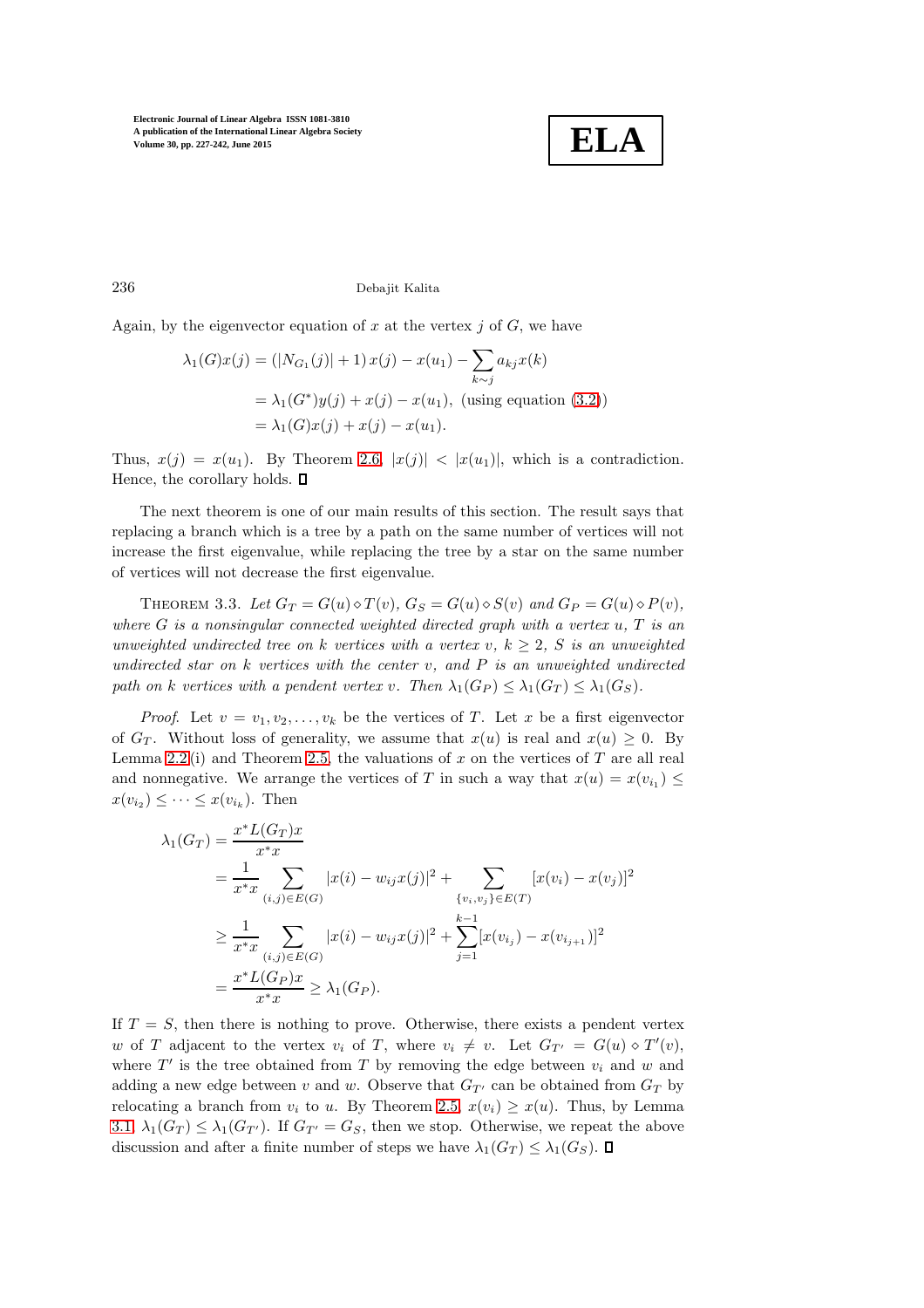**ELA**

First Eigenvectors and First Eigenvalues of Nonsingular Weighted Directed Graphs 237

<span id="page-10-0"></span>The following example shows that the inequality in Theorem [3.3](#page-9-0) need not be strict if  $G_T$  has a first eigenvector x with  $x(u) = 0$ .

EXAMPLE 3.4. Consider the weighted directed graphs  $G'$ ,  $H$  and  $H'$  as shown below. Here the blue colored edges have weight −1 and the red colored edges have weight 1. One can see that the Laplacian matrices of  $G'$ ,  $H$  and  $H'$  are independent of the orientations of their edges. Hence, orientations of the edges are not indicated in the figures. Observe that the unweighted undirected branch  $T$  of  $G'$  with root u is neither a path nor a star, while the unweighted undirected branch of  $H$  and  $H'$  with root  $u$  is a path and a star, respectively. Using the mathematical package MATLAB, we obtain that G' has a first eigenvector x with  $x(u) = 0$  and  $\lambda_1(H) = \lambda_1(G') = \lambda_1(H') \approx 0.081$ .



FIG. 3.1.  $G' = G_T$ ,  $H = G_P$  and  $H' = G_S$ , for some G.

In view of Example [3.4,](#page-10-0) it is natural to ask: Whether the inequality in Theorem [3.3](#page-9-0) is strict for  $G_T$ , where T is neither a path nor a star, if  $G_T$  has a first eigenvector x with  $x(u) \neq 0$ ? The following result answers this question in the affirmative.

<span id="page-10-1"></span>THEOREM 3.5. Let  $G_T$ ,  $G_S$  and  $G_P$  be the nonsingular weighted directed graphs as described in the statement of Theorem [3.3.](#page-9-0) If  $G_T$  has a first eigenvector x with  $x(u) \neq 0$ , then  $\lambda_1(G_T) = \lambda_1(G_P)$  if and only if  $T = P$ , and  $\lambda_1(G_T) = \lambda_1(G_S)$  if and only  $T = S$ .

*Proof.* Assume that  $\lambda_1(G_T) = \lambda_1(G_P)$ . If  $T \neq P$ , then T contains two vertices  $i, j$  of degree 1, except v. Let  $P_{vi}$  and  $P_{vj}$  be the paths in T starting from v to i and from v to j, respectively. While traversing from v along  $P_{vi}$  and  $P_{vi}$ , let  $i_0$  be the last vertex common to both these paths, and let  $i_1$ ,  $j_1$  be the vertices next to  $i_0$  in  $P_{vi}$  and  $P_{vj}$ , respectively. Consider the weighted directed graph H obtained from  $G_T$  by relocating the branch  $T_0 + e$  from  $i_0$  to  $j_1$ , where  $T_0$  is the component of  $T - i_0$  containing  $i_1$  and e is the edge between  $i_0$  and  $i_1$ . Since  $x(u) \neq 0$ , we see that  $|x(i_0)| < |x(j_1)|$ , by Theorem [2.6.](#page-7-2) Thus, by Lemma [3.1,](#page-7-1)  $\lambda_1(H) < \lambda_1(G_T)$ . Observe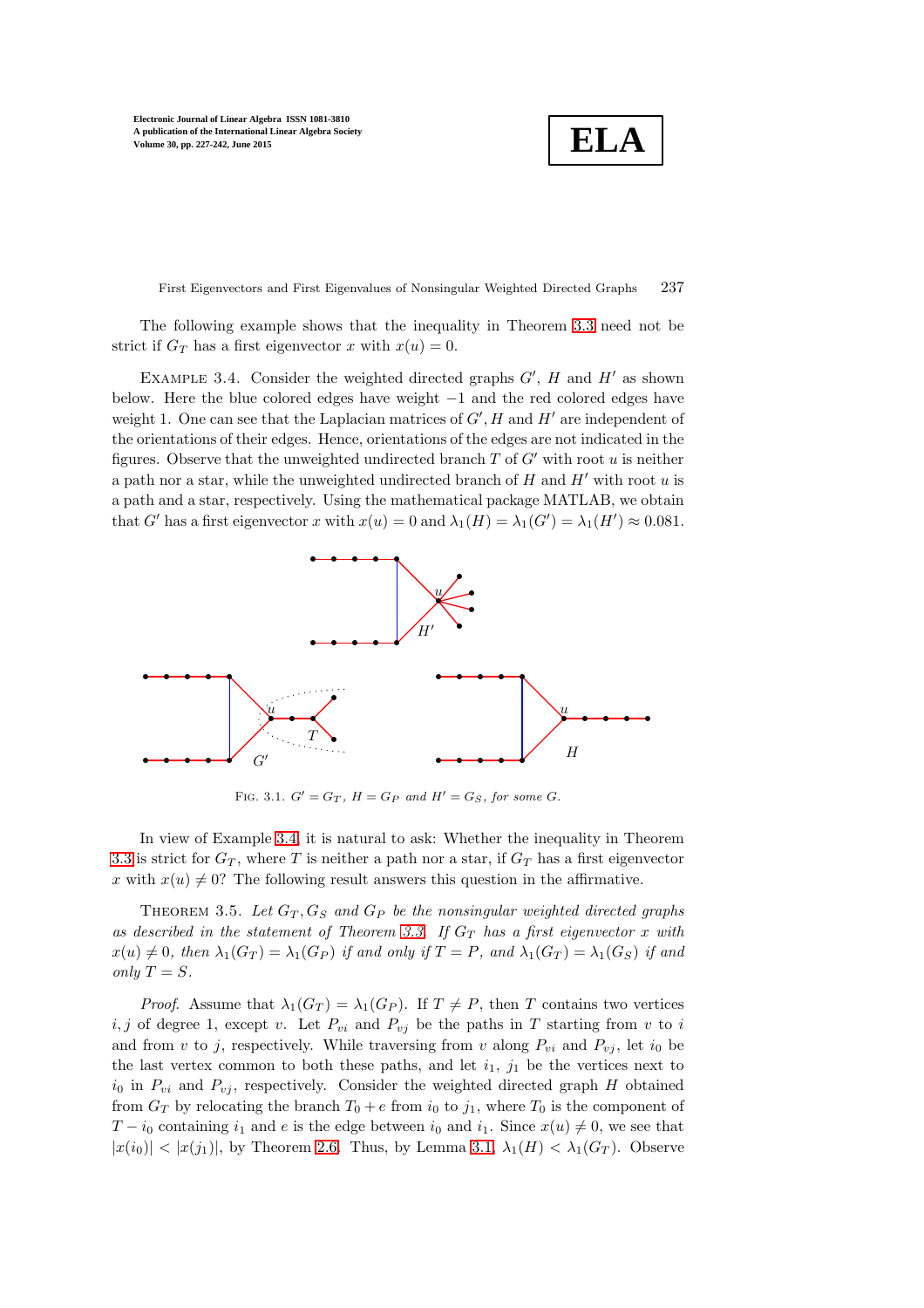

238 Debajit Kalita

that  $H = G(u) \diamond T'(v)$ , where T' is the tree obtained from T by removing the edge e and adding a new edge between  $i_1$  and  $j_1$ . So by Theorem [3.3,](#page-9-0)  $\lambda_1(G_P) \leq \lambda_1(H)$ , which implies  $\lambda_1(G_P) < \lambda_1(G_T)$ , a contradiction. Hence,  $T = P$ .

Assume that  $\lambda_1(G_T) = \lambda_1(G_S)$ . If  $T \neq S$ , then there exists a pendent vertex w of T adjacent to a vertex  $v_i$  other than v in T. Consider the graph  $G_{T'} = G(u) \diamond T'(v)$ , where  $T'$  is the tree obtained from T by removing the edge between  $v_i$  and w, and adding a new edge between v and w. Since  $x(u) \neq 0$ , we have  $|x(u)| < |x(v_i)|$ , by Theorem [2.6.](#page-7-2) Observe that  $G_{T'}$  can be obtained from  $G_T$  by relocating an unweighted undirected branch with root  $v_i$  from  $v_i$  to u. Thus, by Lemma [3.1,](#page-7-1)  $\lambda_1(G_T) < \lambda_1(G_{T'})$ . By Theorem [3.3,](#page-9-0)  $\lambda_1(G_{T'}) \leq \lambda_1(G_S)$ , which implies  $\lambda_1(G_T) < \lambda_1(G_S)$ , a contradiction. Hence,  $T = S$ .  $\Box$ 

<span id="page-11-0"></span>4. Applications. In this section, we discuss some applications of our results obtained in Section [2](#page-3-0) and Section [3.](#page-7-0) We apply these results to characterize the nonsingular weighted directed graph minimizing the first eigenvalue in certain classes of such graphs. We also prove that the first eigenvalue of the minimizing graph is simple.

<span id="page-11-1"></span>The next lemma is an immediate application of interlacing theorem (see [\[9\]](#page-15-5)).

LEMMA 4.1. Let  $G$  be a weighted directed graph on  $n$  vertices with an edge  $e$ . Then  $\lambda_1(G-e) \leq \lambda_1(G) \leq \lambda_2(G-e) \leq \lambda_2(G) \leq \cdots \leq \lambda_n(G-e) \leq \lambda_n(G)$ .

Let G be a nonsingular connected weighted directed graph. By  $\mathcal{G}(G, n)$  we denote the class of all connected weighted directed graph on  $n$  vertices which contain  $G$  as an induced subgraph. A weighted directed graph is said to be minimizing graph in a certain class of nonsingular weighted directed graphs if its first eigenvalue attains the minimum among all graphs in that class.

<span id="page-11-2"></span>The following lemma is crucial for proving our main results of this section.

LEMMA 4.2. Let  $G$  be a nonsingular connected weighted directed graph on vertices  $1, \ldots, k$ . Suppose that H is obtained from G by attaching a singular connected weighted directed graph  $G_i$  at the vertex i of G by identifying a vertex  $u_i$  of  $G_i$  with i, for each  $i = 1, \ldots, k$ . Then H is D-similar to <sup>D</sup>H such that all the edges of  $G_1, \ldots, G_k$  have weight 1 in  $\mathcal{D}_H$ .

*Proof.* Let F be the set of edges in G such that  $G - F$  does not contain a nonsingular cycle. Thus, the graph  $H' = H - F$  is singular. By Lemma [1.3,](#page-2-0) H' is D-similar to the unweighted undirected graph  $\frac{D_H}{=P} = \frac{D_H}{=P}$ , where  $\frac{D_F}{=P}$  is the set of edges in  $\mathcal{D}H$  corresponding to F. Thus, the weights of all edges in  $G_i$  are 1 in  $\mathcal{D}H$ , for each  $i = 1, \ldots, k$ .  $\Box$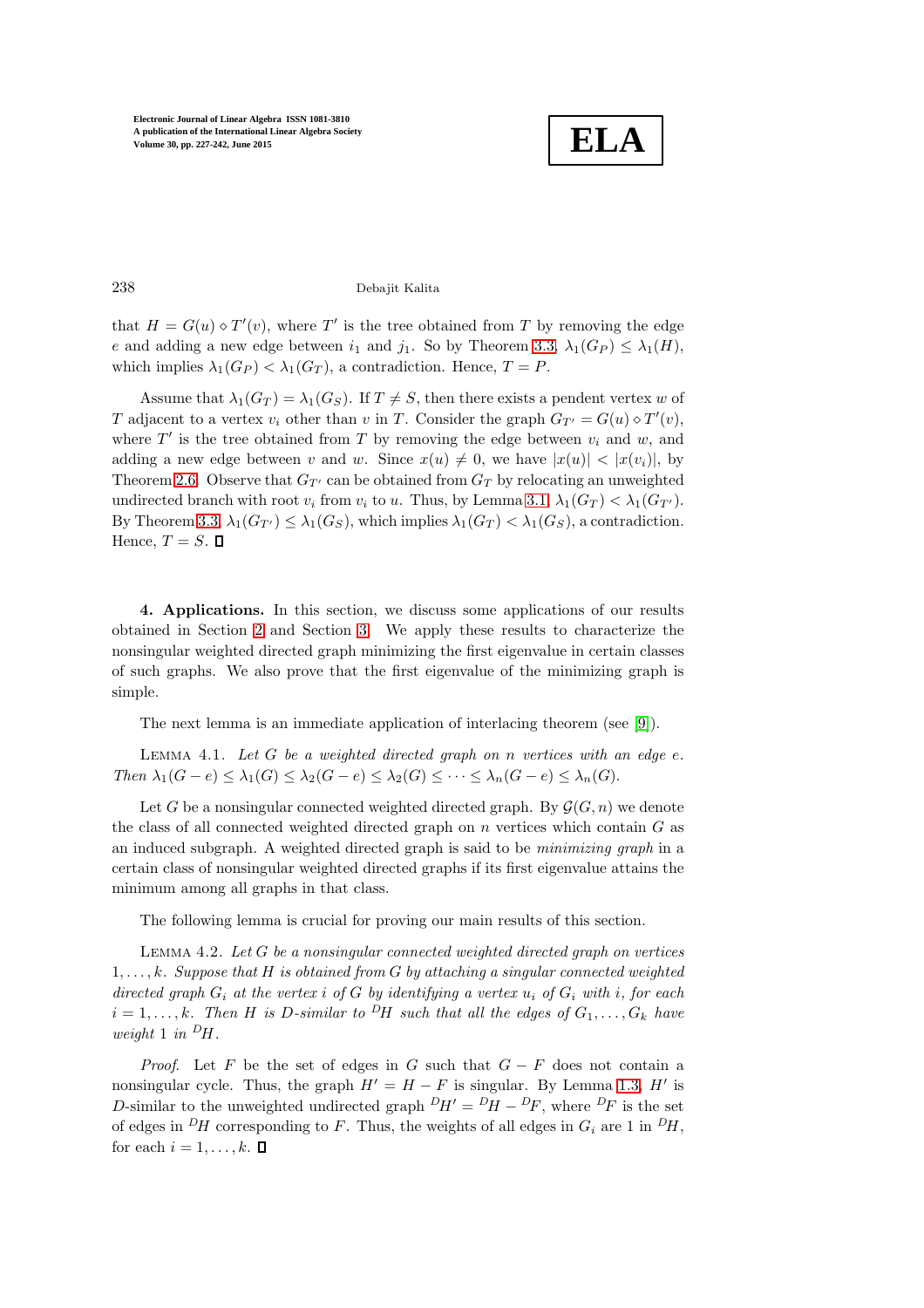**ELA**

First Eigenvectors and First Eigenvalues of Nonsingular Weighted Directed Graphs 239

The next theorem is one of our main results of this section, which characterizes the weighted directed graph minimizing the first eigenvalue in  $\mathcal{G}(G, n)$ . The proof of the following theorem is inspired by the proof of [\[11,](#page-15-9) Theorem 3.2].

<span id="page-12-0"></span>THEOREM 4.3. Let  $G$  be a nonsingular connected weighted directed graph on  $k$ vertices. If  $G_0$  is a minimizing graph in  $\mathcal{G}(G, n)$ , then  $G_0 = G(u) \diamond P_{n-k+1}(v)$ , where v is a pendent vertex of the path  $P_{n-k+1}$  on  $n-k+1$  vertices.

*Proof.* Assume that G has the vertices  $1, 2, \ldots, k$ . Let H be a spanning subgraph of  $G_0$  such that H is obtained from G by attaching a weighted directed tree  $T_i$  at the vertex i of G by identifying the vertex  $u_i$  of  $T_i$  with i, for each  $i = 1, \ldots, k$ . By Lemma [4.1,](#page-11-1)  $\lambda_1(H) \leq \lambda_1(G_0)$ . So we have  $\lambda_1(G_0) = \lambda_1(H)$ , as  $G_0$  is a minimizing graph in  $\mathcal{G}(G, n)$ . By Lemma [1.4,](#page-2-1) each  $T_i$  is singular for  $i = 1, ..., k$ . Thus, H is D-similar to <sup>D</sup>H such that all the edges of  $T_i$  have weight 1 in <sup>D</sup>H, by Lemma [4.2.](#page-11-2) Note that  $\lambda_1(PH) = \lambda_1(H) = \lambda_1(G_0)$ .

We use  $\hat{T}_i$  to denote the unweighted undirected tree in  $\frac{D_H}{D}$  corresponding to  $T_i$ for each  $i = 1, ..., k$ . Let x be a first eigenvector of <sup>D</sup>H. If  $x(i) = 0$  for all  $i, 1 \le i \le k$ , then by Lemma [2.2](#page-4-0) (iii), each  $\hat{T}_i$  is a zero branch of  $^D H$  for  $i = 1, \ldots, k$ , which implies  $x = 0$ , a contradiction. Thus,  $x(i_0) \neq 0$  for some  $i_0, 1 \leq i_0 \leq k$ . Now we claim that  $\hat{T}_j$ is a trivial tree for each j with  $x(j) = 0$ , where  $1 \le j \le k$ . Suppose that  $x(j) = 0$  and  $\hat{T}_j$  is a nontrivial tree. Let  $^D H'$  be the weighted directed graph obtained from  $^D H$  by relocating  $\hat{T}_j$  from j to  $i_0$ . Since  $|x(i_0)| > 0 = |x(j)|$ , we see that  $\lambda_1(^D H') < \lambda_1(^D H)$ , by Lemma [3.1.](#page-7-1) Then  $\lambda_1(H') < \lambda_1(H) = \lambda_1(G_0)$ , which contradicts that  $G_0$  is a minimizing graph in  $\mathcal{G}(G, n)$ , as  $H' \in \mathcal{G}(G, n)$ . Hence, the claim holds.

We assert that  $\hat{T}_i$  must be a path with  $u_i$  as one of its end vertices, for each i with  $x(i) \neq 0$ . Otherwise, replacing such a tree  $\hat{T}_i$  on  $n_i$  vertices by a path  $\hat{P}_{n_i}$  on  $n_i$ vertices, we obtain a graph  $^D H''$  with  $\lambda_1(^D H'') < \lambda_1(^D H)$ , using Theorem [3.5.](#page-10-1) Thus,  $\lambda_1(H'') < \lambda_1(G_0)$ , a contradiction, as  $H'' \in \mathcal{G}(G,n)$ .

Next, assume that there are two distinct paths  $\hat{P}_{n_i}$  and  $\hat{P}_{n_j}$  attached at i and j with  $x(i) \neq 0, x(j) \neq 0$ , respectively. Without loss of generality, suppose that  $|x(i)| \ge |x(j)| > 0$ . Let  $^D H_0$  be the graph obtained from  $^D H$  by relocating the path  $\hat{P}_{n_j}$ from j to i. By Corollary [3.2,](#page-8-2)  $\lambda_1(^D H_0) < \lambda_1(^D H) = \lambda_1(G_0)$ . So,  $\lambda_1(H_0) < \lambda_1(G_0)$ , a contradiction, as  $H_0 \in \mathcal{G}(G,n)$ . Thus,  $^D H = \hat{G}(u) \diamond \hat{P}_{n-k+1}$ , where  $\hat{G}$  is the induced subgraph of <sup>D</sup>H corresponding to G and  $\hat{P}_{n-k+1} = v, v_1, \ldots, v_{n-k}$  is an unweighted undirected path. Hence,  $H = G(u) \diamond P_{n-k+1}(v)$ , where  $P_{n-k+1}$  is the weighted directed path in H corresponding to the unweighted undirected path  $\hat{P}_{n-k+1}$  in  $\hat{P}_{H}$ .

Finally, we prove that  $G_0 = H$ . Consider the graphs  ${}^D G_0$  and  ${}^D H$ . Note that  ${}^D H$ is a spanning subgraph of  ${}^D G_0$ . Suppose that  ${}^D H$  is a proper subgraph of  ${}^D G_0$ . Let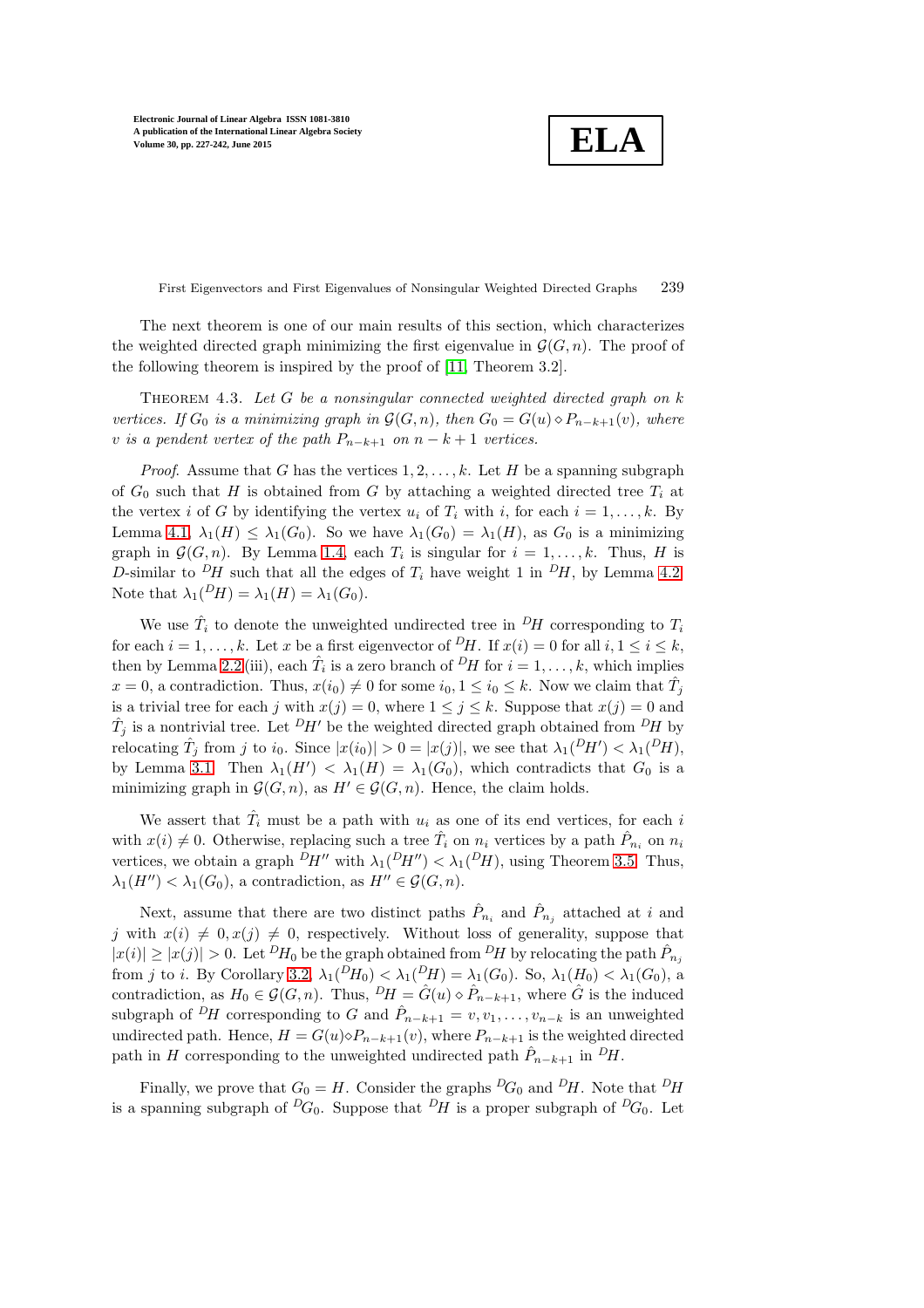

240 Debajit Kalita

y be a first eigenvector of  ${}^D G_0$  with  $y^*y = 1$ . Then we have

$$
\lambda_1({}^D G_0) = y^* L({}^D G_0) y = y^* L({}^D H) y + \sum_{(i,j) \in E({}^D G_0) \backslash E({}^D H)} |y(i) - w_{ij} y(j)|^2
$$
  
 
$$
\ge y^* L({}^D H) y \ge \lambda_1({}^D H).
$$

Since  $\lambda_1(^D H) = \lambda_1(^D G_0)$ , it follows that y is also a first eigenvector of  $^D H$  and  $y(i) =$  $\mathsf{w}_{ij}y(j)$ , for each edge  $(i, j) \in E({}^D\!G_0) \setminus E({}^D\!H)$ . Thus,  $|y(i)| = |y(j)|$ , for each edge  $(i, j) \in E({}^D G_0) \setminus E({}^D H)$ . Note that  $y(w) \neq 0$  for some vertex w of  $\hat{G}$ , as otherwise, by Theorem [2.5,](#page-6-0) it is easy to see that  $y = 0$ , which is not possible. If  $y(u) = 0$ , then the first eigenvalue of the graph  $^D H_1$  obtained from  $^D H$  by relocating  $\hat{P}_{n-k+1}$  from u to some other vertex w of  $\hat{G}$  with  $y(w) \neq 0$  is smaller than  $\lambda_1(^D H)$ , by Corollary [3.2.](#page-8-2) So,  $\lambda_1(H_1) = \lambda_1(H_1) < \lambda_1(H) = \lambda_1(H) = \lambda_1(G_0)$ , a contradiction, as  $H_1 \in \mathcal{G}(G,n)$ . Thus,  $y(u) \neq 0$ . So, by Theorem [2.6,](#page-7-2)  $|y(u)| < |y(v_1)| < \cdots < |y(v_{n-k})|$ . Since any edge  $e \in E(PG_0) \setminus E(PH)$  has its end vertices in  $\{u, v_1, \ldots, v_{n-k}\},$  it follows that  $|y(i)| \neq |y(j)|$  for any edge  $(i, j) \in E({}^D G_0) \setminus E({}^D H)$ , a contradiction. Hence,  ${}^{D}G_0 = {}^{D}H$ , which implies that  $H = G_0$ .  $\square$ 

The next result says that the multiplicity of the first eigenvalue of the minimizing graph in  $\mathcal{G}(G,n)$  is one.

THEOREM 4.4. Let  $G$  be a nonsingular connected weighted directed graph and let  $G_0$  be the minimizing graph in  $\mathcal{G}(G,n)$ . Then the first eigenvalue of  $G_0$  is simple.

*Proof.* By Theorem [4.3,](#page-12-0)  $G_0$  is the weighted directed graph obtained from  $G$  by attaching a weighted directed path  $P$  at a vertex  $u$  of  $G$  by identifying  $u$  with a pendent vertex  $v$  of  $P$ . Assume that there are two linearly independent first eigenvectors  $x$ and y of  $G_0$ . In view of the proof of Theorem [4.3,](#page-12-0) we see that the valuation of a first eigenvector of  $G_0$  at the vertex u is nonzero. Thus,  $x(u) \neq 0, y(u) \neq 0$ . Consider the vector  $z = \alpha x + \beta y$ , where  $\alpha = y(u)$ ,  $\beta = -x(u)$ . Then z is a first eigenvector of  $G_0$ with  $z(u) = 0$ , which is a contradiction. Hence. the result holds.  $\Box$ 

Next we consider the class of nonsingular weighted directed graph with exactly one nonsingular cycle and obtain the minimizing graph in that class.

The following lemmas are crucial in describing the structure of the weighted directed graphs containing exactly one nonsingular cycle. The proofs of these lemmas are essentially similar to those contained in [\[5\]](#page-15-10), which describes the structure of the 3-colored digraphs (weighted directed graphs with edges having weights  $\pm 1$ , i) containing exactly one nonsingular cycle, however, we supply them here for completeness.

<span id="page-13-0"></span>LEMMA 4.5. Let  $G$  be a connected weighted directed graph with exactly one nonsingular cycle C. Then G is D-similar to <sup>D</sup>G with all edges of weight 1 except one edge on the cycle C.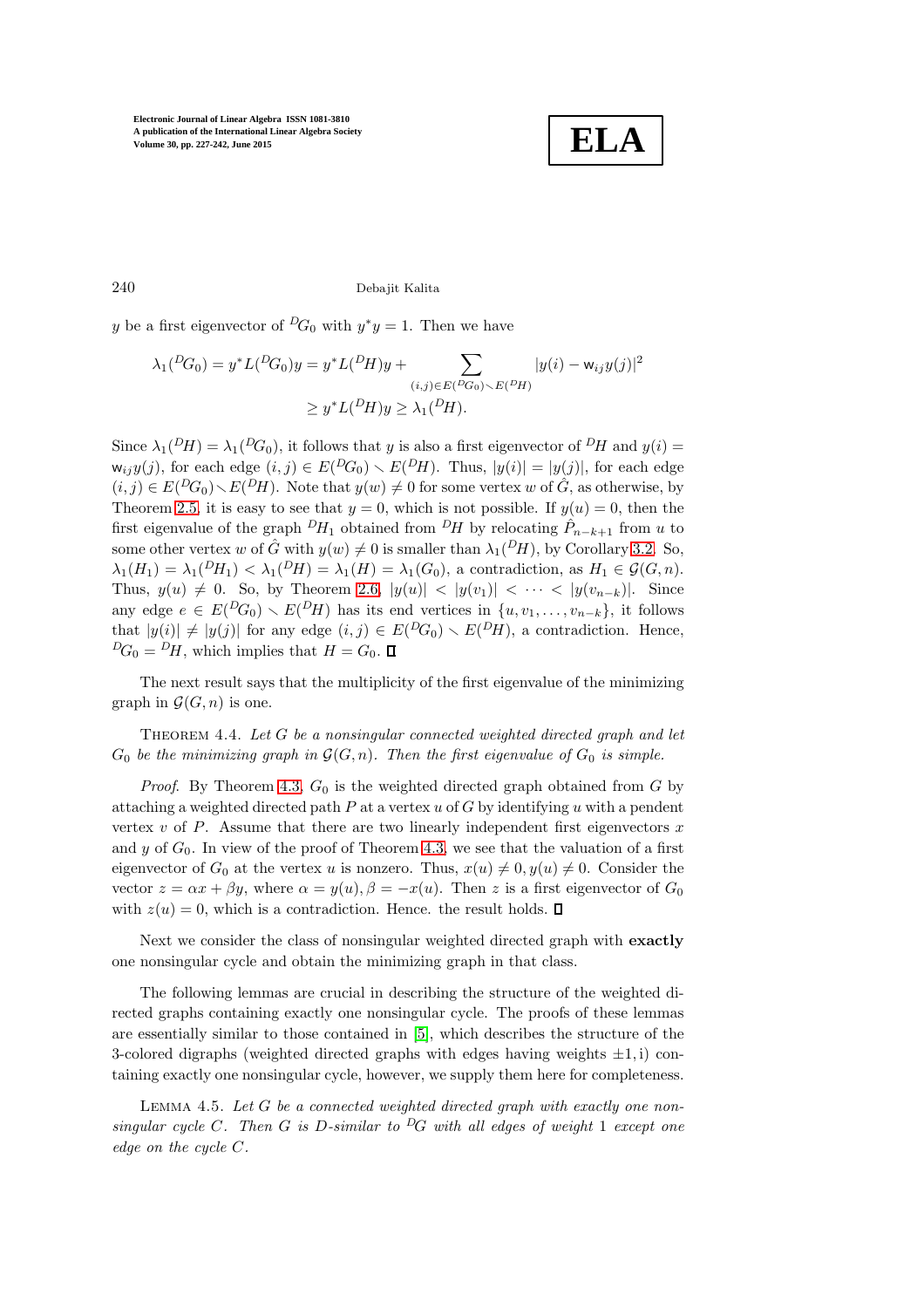**ELA**

First Eigenvectors and First Eigenvalues of Nonsingular Weighted Directed Graphs 241

*Proof.* Let e be an edge on the cycle C in G. Take  $G' = G - e$ . Since C is the only nonsingular cycle in  $G$ , we see that  $G'$  does not contain a cycle of weight other than 1. Thus,  $G'$  is singular, by Lemma [1.4.](#page-2-1) By Lemma [1.3,](#page-2-0) each edge in  ${}^D G'$  has weight 1, for some D. Consider  ${}^D G$  for this D. Note that all the edges in  ${}^D G$  except the edge corresponding to  $e$  have weight 1. Hence, the result holds.  $\square$ 

<span id="page-14-0"></span>LEMMA 4.6. Let  $G$  be a weighted directed graph containing exactly one nonsingular cycle  $C = [1, \ldots, m, 1]$ . Then the subgraph induced by C is C itself.

*Proof.* Suppose that C has a chord joining the vertices i and j with  $1 \leq i \leq j \leq m$ . Take the cycles  $C_1 = [1, ..., i, j, ..., m, 1]$  and  $C_2 = [i, i + 1, ..., j, i]$ . Note that  $w_{C_1}w_{C_2} = w_C \neq 1$ , which implies one of  $C_1$  and  $C_2$  has weight other than 1. Hence, G contains at least two nonsingular cycles, which is a contradiction.  $\square$ 

<span id="page-14-1"></span>LEMMA 4.7. Let  $G$  be a connected weighted directed graph with exactly one nonsingular cycle C. Let u be a vertex of G not on C. Then there is a vertex v on the cycle C such that  $G - v$  is disconnected with at least two components, one containing u and another containing the remaining vertices of C.

*Proof.* In view of Lemma [4.5,](#page-13-0) we assume that all the edges of  $G$  have weight 1 except an edge  $e$  on the cycle  $C$ . Since  $G$  is connected, let  $v$  be a vertex in the cycle for which the distance  $d(v, u)$  is minimum. Let  $P_{uv}$  be a shortest u-v-path in G. Then the vertex  $v$  is on every  $u-w$ -path, for each vertex  $w$  in  $C$ . If not, suppose G contains a u-w-path, say  $P_{uw}$  which does not contain v, for some vertex w in C. Let  $P_{vw}(e)$  be the v-w-path on the cycle C containing the edge e. Take the cycle  $C' = P_{uv} + P_{vw}(e) + P_{uw}$ . Note that  $w_{C'} \neq 1$ . So the cycle  $C'$  is nonsingular, which is a contradiction. Hence,  $G - v$  is disconnected with at least two components, one containing u and another containing the remaining vertices of  $C$ .  $\Box$ 

<span id="page-14-2"></span>The next lemma characterizes the structure of connected weighted directed graphs containing exactly one nonsingular cycle.

LEMMA 4.8. Let  $G$  be a connected weighted directed graph. Then the following statements are equivalent.

- (a) G has exactly one nonsingular cycle  $C = [1, \ldots, m, 1].$
- (b) G is obtained from a nonsingular cycle  $C = [1, \ldots, m, 1]$  by appending a connected unweighted undirected graph  $G_i$  to the vertex i of C while identifying a vertex of  $G_i$  with i, for each  $i = 1, \ldots, m$ .

*Proof.* First we assume that G has exactly one nonsingular cycle  $C = [1, \ldots, m, 1]$ . By Lemma [4.6,](#page-14-0) the subgraph induced by  $C$  is  $C$  itself. In view of Lemma [4.7,](#page-14-1) for each  $i = 1, \ldots, m$ , let  $G_i = G - V(H_i)$ , where  $H_i$  is the component of  $G - i$ , which contains the remaining vertices of C. As  $G_i$  does not contain a nonsingular cycle,  $G_i$